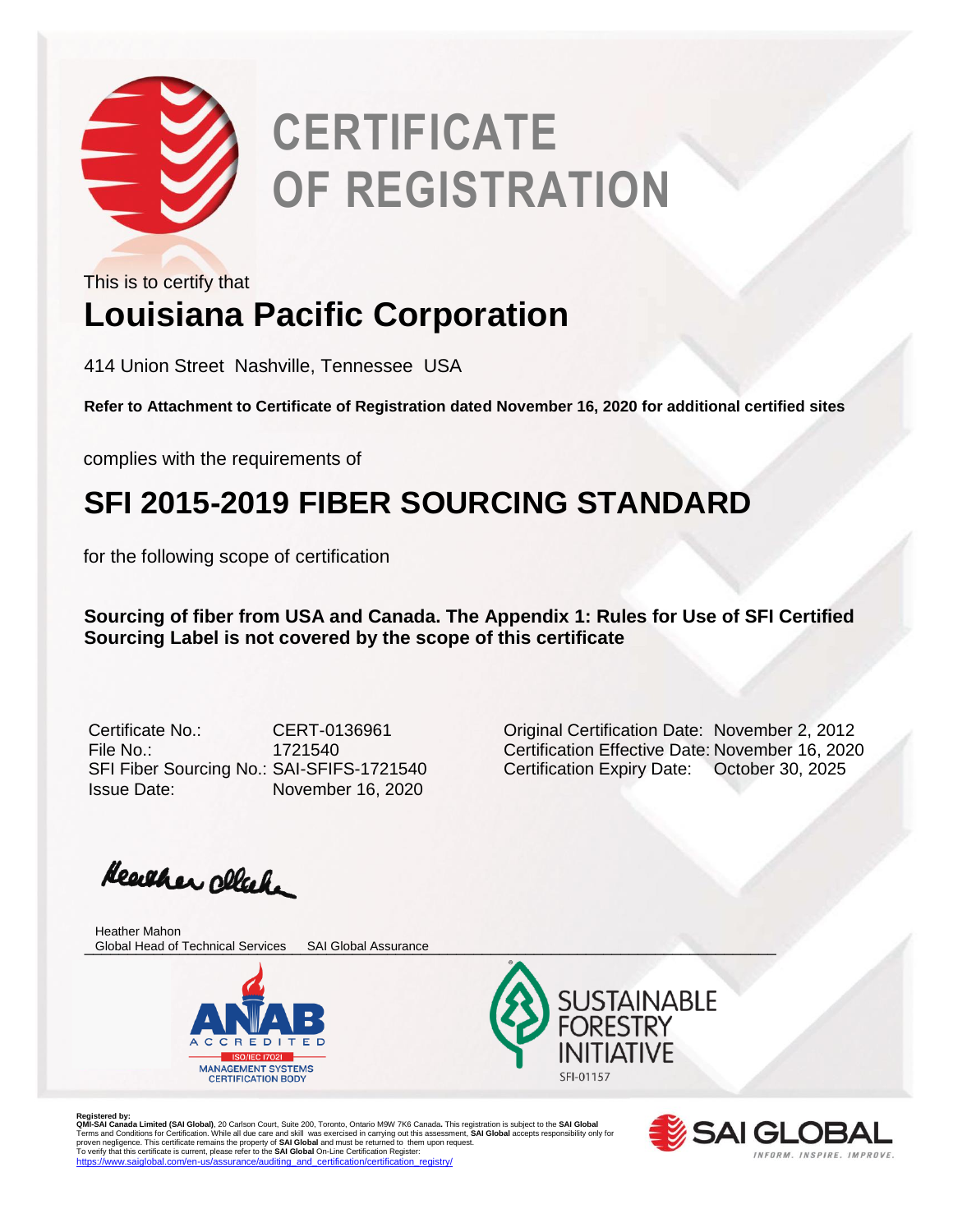These sites are registered under Certificate No: CERT-0136961 issued on November 16, 2020

| File No. |                                                                                          | <b>Effective Date</b> |
|----------|------------------------------------------------------------------------------------------|-----------------------|
| 1721540  | <b>Louisiana Pacific Corporation</b>                                                     | November 16, 2020     |
| 1721543  | 414 Union Street Nashville, Tennessee USA<br><b>Louisiana Pacific Corporation</b>        | November 16, 2020     |
| 1721544  | Carthage OSB Carthage, Texas 75633 USA<br><b>Louisiana Pacific Corporation</b>           | November 16, 2020     |
| 1721545  | Clarke County OSB Thomasville, Alabama 36784 USA<br><b>Louisiana Pacific Corporation</b> | November 16, 2020     |
|          | Dawson Creek SIDING, 116 - 116th Avenue Dawson Creek, British<br>Columbia V1G 3C8 Canada |                       |
| 1721546  | <b>Louisiana Pacific Corporation</b>                                                     | November 16, 2020     |
|          | Golden EWP, 800 9th Street North Golden, British Columbia V0A 1H0<br>Canada              |                       |
| 1721548  | <b>Louisiana Pacific Corporation</b>                                                     | November 16, 2020     |
| 1721549  | Hanceville OSB Hanceville, Alabama 35077 USA<br><b>Louisiana Pacific Corporation</b>     | November 16, 2020     |
| 1721550  | Hayward SIDING Hayward, Wisconsin 54843 USA<br><b>Louisiana Pacific Corporation</b>      | November 16, 2020     |
| 1721551  | Houlton EWP New Limerick, Maine 04761 USA<br><b>Louisiana Pacific Corporation</b>        | November 16, 2020     |
| 1721552  | Jasper OSB Jasper, Texas 75951 USA<br><b>Louisiana Pacific Corporation</b>               | November 16, 2020     |
|          | Maniwaki OSB 1012, chemin du Parc industriel, Bois-Franc, Québec J9E<br>3A9 Canada       |                       |
| 1721553  | <b>Louisiana Pacific Corporation</b>                                                     | November 16, 2020     |
| 1721554  | Newberry SIDING Newberry, Michigan 49868 USA<br><b>Louisiana Pacific Corporation</b>     | November 16, 2020     |
|          | Peace Valley OSB Fort Saint John, British Columbia V1J 4M6 Canada                        |                       |

These registrations are dependent on Louisiana Pacific Corporation (File No. 1721540) maintaining their scope of registration to SFI 2015-2019 FIBER SOURCING STANDARD

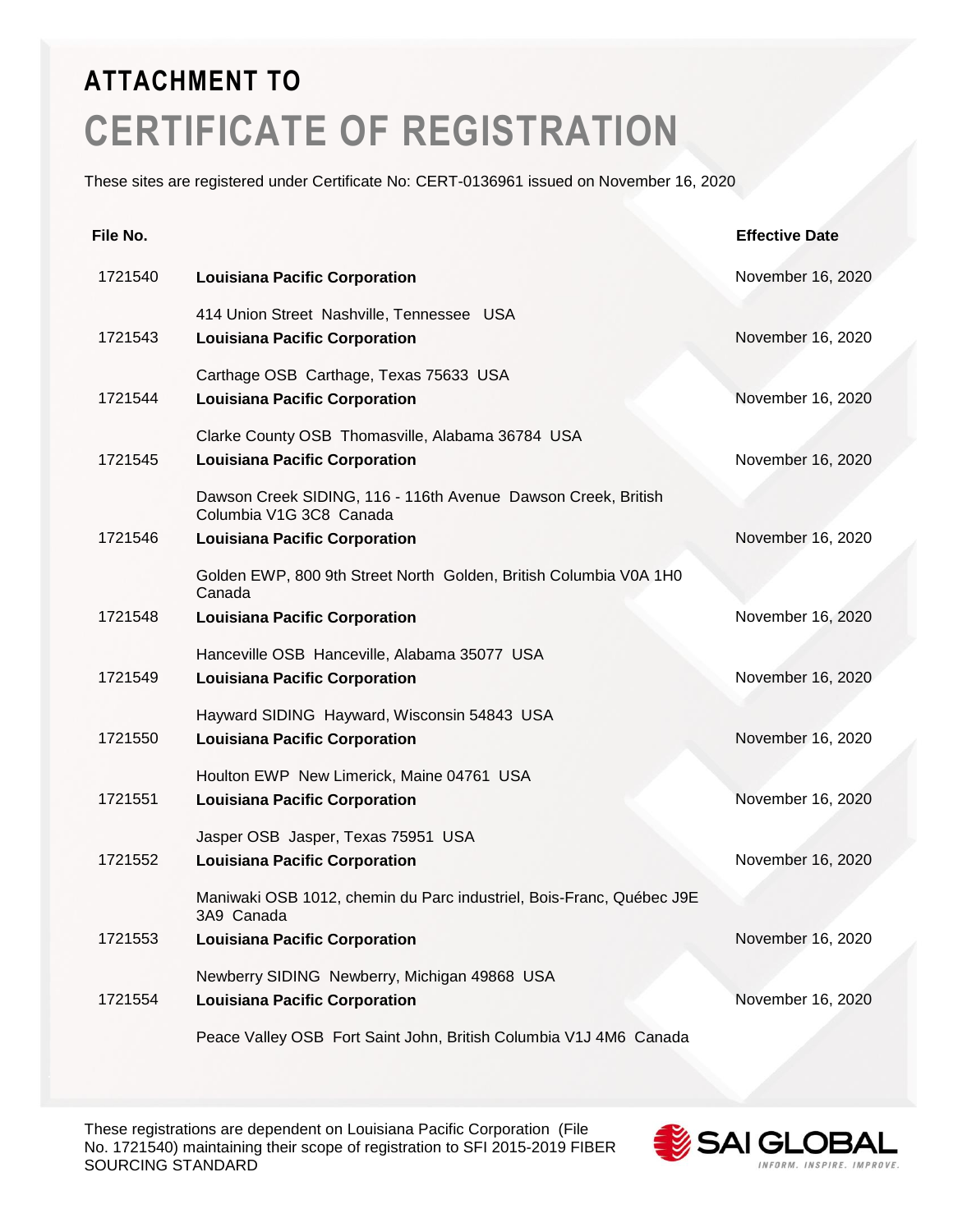These sites are registered under Certificate No: CERT-0136961 issued on November 16, 2020

| 1721556 | <b>Louisiana Pacific Corporation</b>                                            | November 16, 2020 |
|---------|---------------------------------------------------------------------------------|-------------------|
|         | Roxboro OSB Roxboro, North Carolina 27573 USA                                   |                   |
| 1721557 | <b>Louisiana Pacific Corporation</b>                                            | November 16, 2020 |
|         | Sagola OSB Sagola, Michigan 49881 USA                                           |                   |
| 1721558 | <b>Louisiana Pacific Corporation</b>                                            | November 16, 2020 |
|         | Swan Valley SIDING, 558 3rd Avenue South Swan River, Manitoba ROL<br>1Z0 Canada |                   |
| 1721559 | <b>Louisiana Pacific Corporation</b>                                            | November 16, 2020 |
|         | Tomahawk SIDING Tomahawk, Wisconsin 54487 USA                                   |                   |
| 1721561 | <b>Louisiana Pacific Corporation</b>                                            | November 16, 2020 |
|         | Two Harbors SIDING Two Harbors, Minnesota 55616 USA                             |                   |

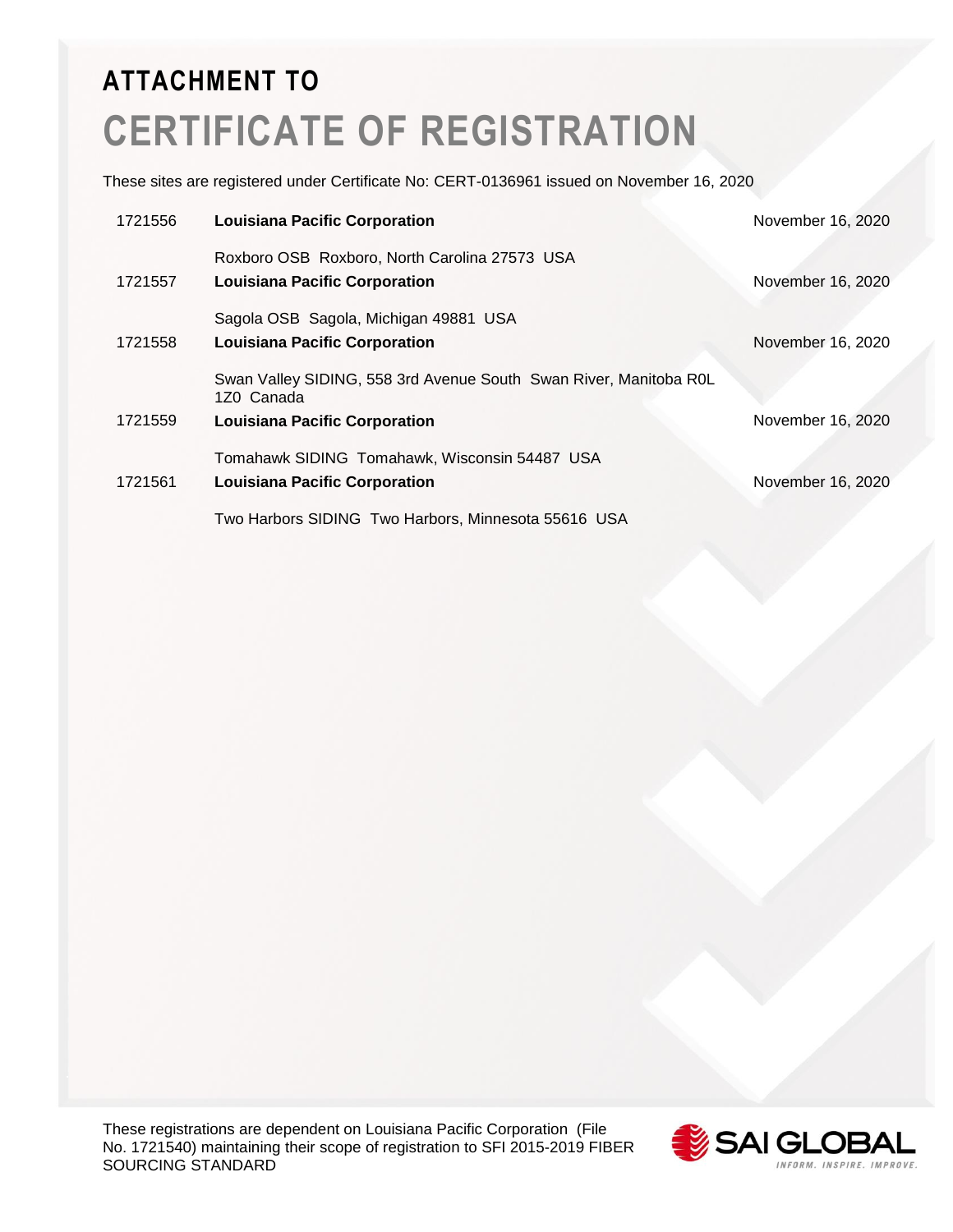

This is to certify that

### **Louisiana Pacific Corporation**

414 Union Street Nashville, Tennessee USA

**Refer to Attachment to Certificate of Registration dated November 24, 2020 for additional certified sites**

complies with the requirements of

## **SFI 2015-2019 CHAIN OF CUSTODY**

for the following scope of certification

**Tracking of forest based products. Products: OSB, Laminated Veneer Lumber, Laminated Strand Lumber, I-Joist, Siding, Round wood, Wood chips. System used: Volume credit.** 

Issue Date: November 24, 2020

Certificate No.: CERT-0136968 Original Certification Date: March 6, 2009 File No.: 1721540 Certification Effective Date: November 16, 2020 SFI Chain of Custody No.: SAI-SFICOC-1721540 Certification Expiry Date: March 3, 2024

Heather click

\_\_\_\_\_\_\_\_\_\_\_\_\_\_\_\_\_\_\_\_\_\_\_\_\_\_\_\_\_\_\_\_\_\_\_\_\_\_\_\_\_\_\_\_\_\_\_\_\_\_\_\_\_\_\_\_\_\_\_\_\_\_\_\_\_\_\_\_\_\_\_\_\_\_\_\_\_\_\_\_ Global Head of Technical Services SAI Global AssuranceHeather Mahon





Registered by:<br>**QMI-SAI Canada Limited (Trading as SAI Global)**, 20 Carlson Court, Suite 200, Toronto, Ontario M9W 7K6 Canada. This registration is subject to the **SAI**<br>Global Terms and Conditions for Certification. While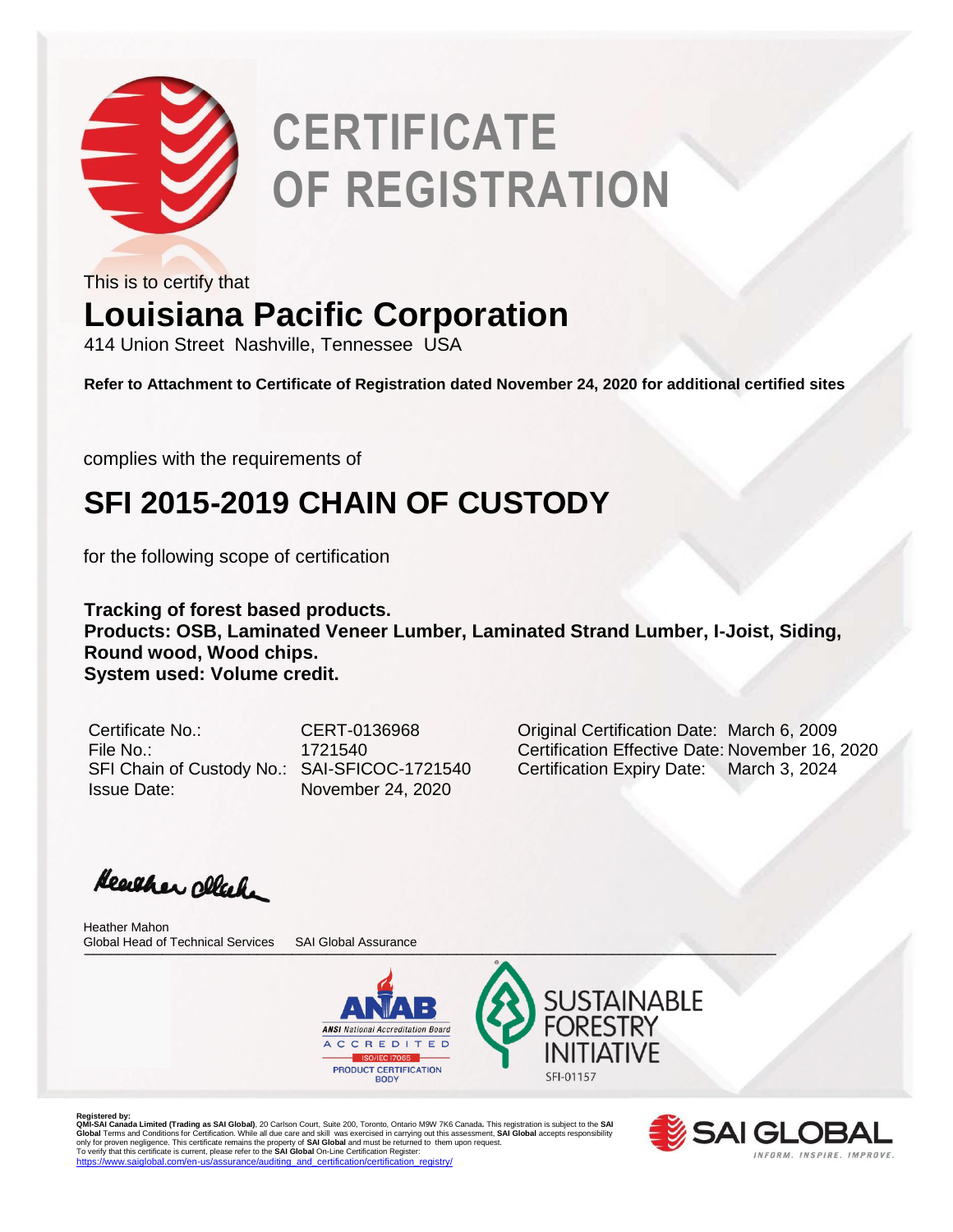These sites are registered under Certificate No: CERT-0136968 issued on November 24, 2020

| File No. |                                                                                                                                    | <b>Effective Date</b> |
|----------|------------------------------------------------------------------------------------------------------------------------------------|-----------------------|
| 1721540  | <b>Louisiana Pacific Corporation</b><br>414 Union Street, Nashville, Tennessee, USA                                                | November 16, 2020     |
| 1721544  | <b>Louisiana Pacific Corporation</b><br>Clarke County OSB, Thomasville, Alabama 36784, USA                                         | November 16, 2020     |
| 1721545  | <b>Louisiana Pacific Corporation</b><br>Dawson Creek SIDING, 116 - 116th Avenue, Dawson Creek, British<br>Columbia V1G 3C8, Canada | November 16, 2020     |
| 1721546  | <b>Louisiana Pacific Corporation</b><br>Golden EWP, 800 9th Street North, Golden, British Columbia V0A 1H0,<br>Canada              | November 16, 2020     |
| 1721550  | <b>Louisiana Pacific Corporation</b><br>Houlton EWP, New Limerick, Maine 04761, USA                                                | November 16, 2020     |
| 1721552  | <b>Louisiana Pacific Corporation</b><br>Maniwaki OSB 1012, chemin du Parc industriel, Bois-Franc, Québec J9E<br>3A9, Canada        | November 16, 2020     |
| 1721558  | <b>Louisiana Pacific Corporation</b><br>Swan Valley SIDING, 558 3rd Avenue South, Swan River, Manitoba R0L<br>1Z0, Canada          | November 16, 2020     |
| 1721581  | <b>Louisiana Pacific Corporation</b><br>2706 Hwy 421, North Wilmington, North Carolina, USA                                        | November 16, 2020     |
| 1721582  | <b>Louisiana Pacific Corporation</b><br>900, chemin du Lac-Hippolyte, Larouche, Québec, Canada                                     | November 16, 2020     |
| 1721583  | <b>Louisiana Pacific Corporation</b><br>11500 Reading Road, Red Bluff, California, USA                                             | November 16, 2020     |
| 1721584  | <b>Louisiana Pacific Corporation</b><br>101, rue du Parc-Industriel, Saint-Prime, Québec, Canada                                   | November 16, 2020     |

These registrations are dependent on Louisiana Pacific Corporation (File No. 1721540) maintaining their scope of registration to SFI 2015-2019 CHAIN OF CUSTODY

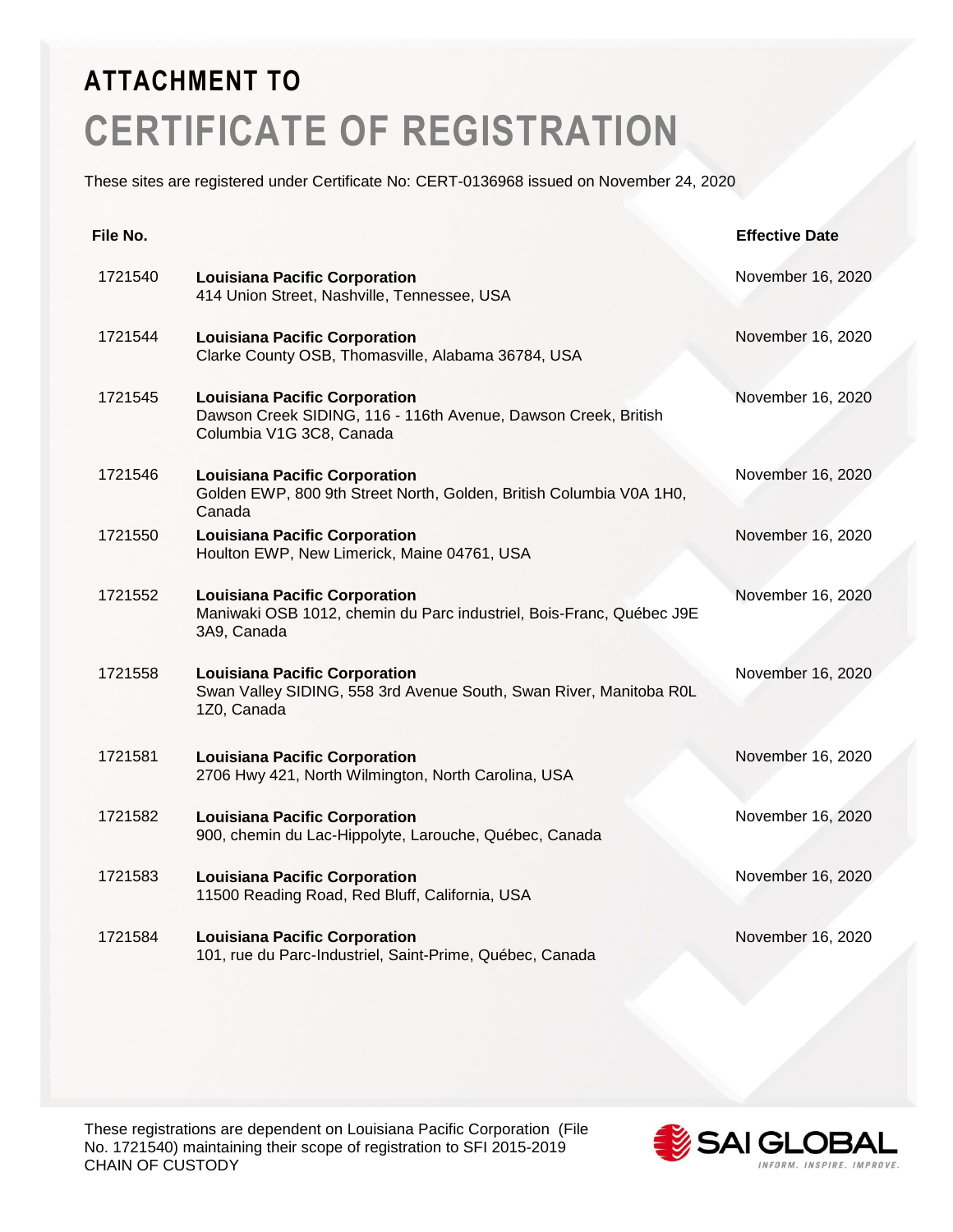

This is to certify that

## **Louisiana Pacific Corporation**

414 Union Street Nashville, Tennessee 37219 USA

**Refer to Attachment to Certificate of Registration dated March 9, 2021 for additional certified sites**

complies with the requirements of

## **SFI 2015-2019 FOREST MANAGEMENT STANDARD**

for the following scope of certification

**Forest management activities – planning, harvesting, transportation and silviculture on crown licenses held in Canada in the following regions: Québec, Manitoba and British Columbia. Fiber sold under this certificate counts as 100% SFI and 100% PEFC certified forest content.** 

SFI Forest Management No.: SAI-SFIFM-1721540 Certification Expiry Date: October 29, 2025 Issue Date: March 9, 2021

Certificate No.: CERT-0136962 Original Certification Date: November 2, 2012 File No.: 1721540 Certification Effective Date: November 16, 202

 $\mathbb{R}$   $\mathbb{C}$ 

\_\_\_\_\_\_\_\_\_\_\_\_\_\_\_\_\_\_\_\_\_\_\_\_\_\_\_\_\_\_\_\_\_\_\_\_\_\_\_\_\_\_\_\_\_\_\_\_\_\_\_\_\_\_\_\_\_\_\_\_\_\_\_\_\_\_\_\_\_\_\_\_\_\_\_\_\_\_\_\_ Global Head of Technical Services SAI Global AssuranceFrank Camasta





Registered by:<br>**QMI-SA Landa Limited (SAI Global)**, 20 Carlson Court, Suite 200, Toronto, Ontario M9W 7K6 Canada. This registration is subject to the **SAI Global**<br>Terms and Conditions for Certification. While all due care

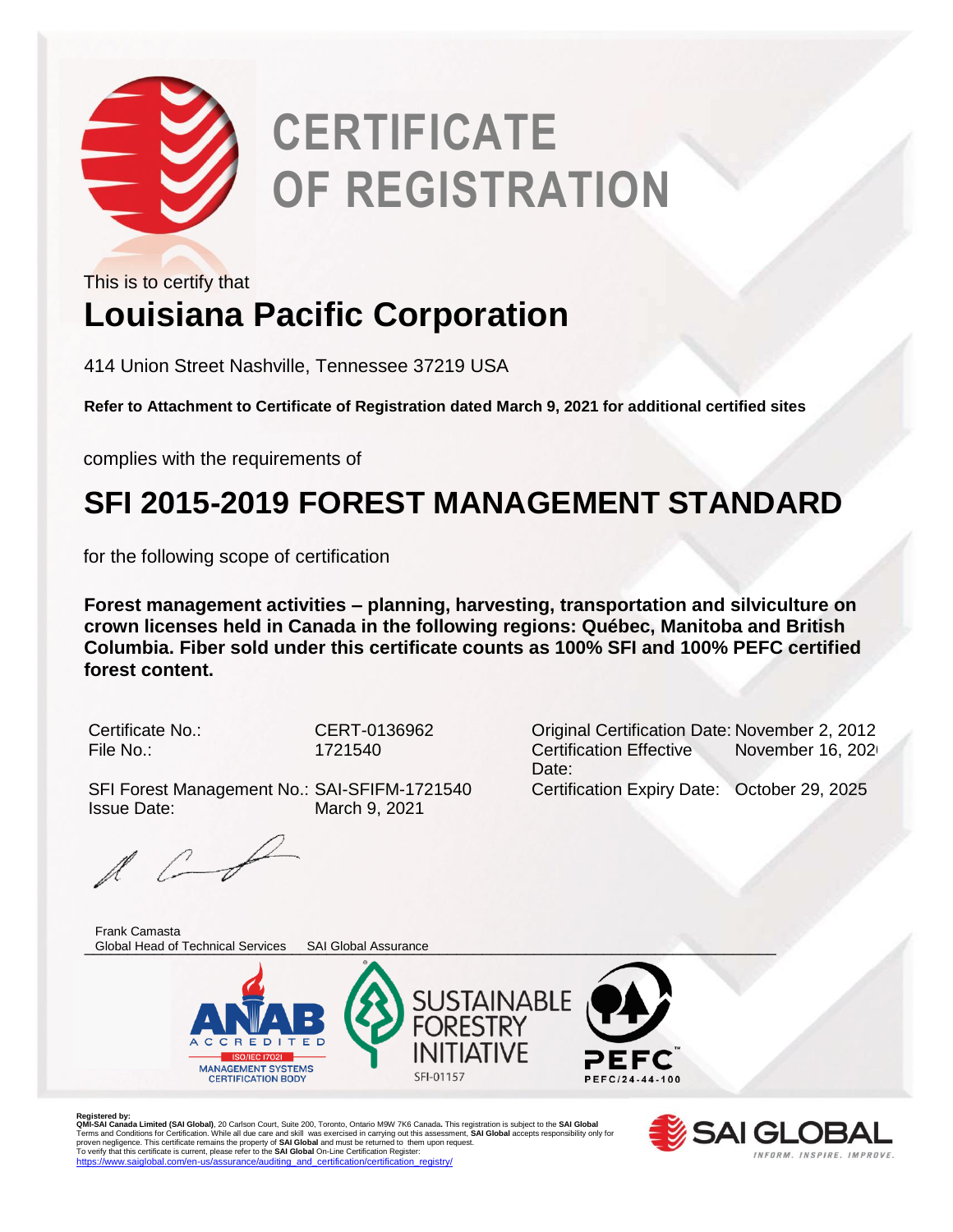These sites are registered under Certificate No: CERT-0136962 issued on March 9, 2021

| File No. |                                                                                                                                  | <b>Effective Date</b> |
|----------|----------------------------------------------------------------------------------------------------------------------------------|-----------------------|
| 1721540  | <b>Louisiana Pacific Corporation</b><br>414 Union Street Nashville, Tennessee 37219 USA                                          | November 16, 2020     |
| 1721545  | <b>Louisiana Pacific Corporation</b><br>Dawson Creek SIDING, 116 - 116th Avenue Dawson Creek, British<br>Columbia V1G 3C8 Canada | November 16, 2020     |
| 1721546  | <b>Louisiana Pacific Corporation</b><br>Golden EWP, 800 9th Street North Golden, British Columbia V0A 1H0<br>Canada              | November 16, 2020     |
| 1721552  | <b>Louisiana Pacific Corporation</b><br>Maniwaki OSB 1012, chemin du Parc industriel, Bois-Franc, Québec J9E<br>3A9 Canada       | November 16, 2020     |
| 1721558  | <b>Louisiana Pacific Corporation</b><br>Swan Valley SIDING, 558 3rd Avenue South Swan River, Manitoba<br>R0L 1Z0 Canada          | November 16, 2020     |
| 1721562  | <b>Louisiana Pacific Corporation</b><br>4872 Lybarger Road Malakwa, British Columbia V0E 2J0 Canada                              | November 16, 2020     |

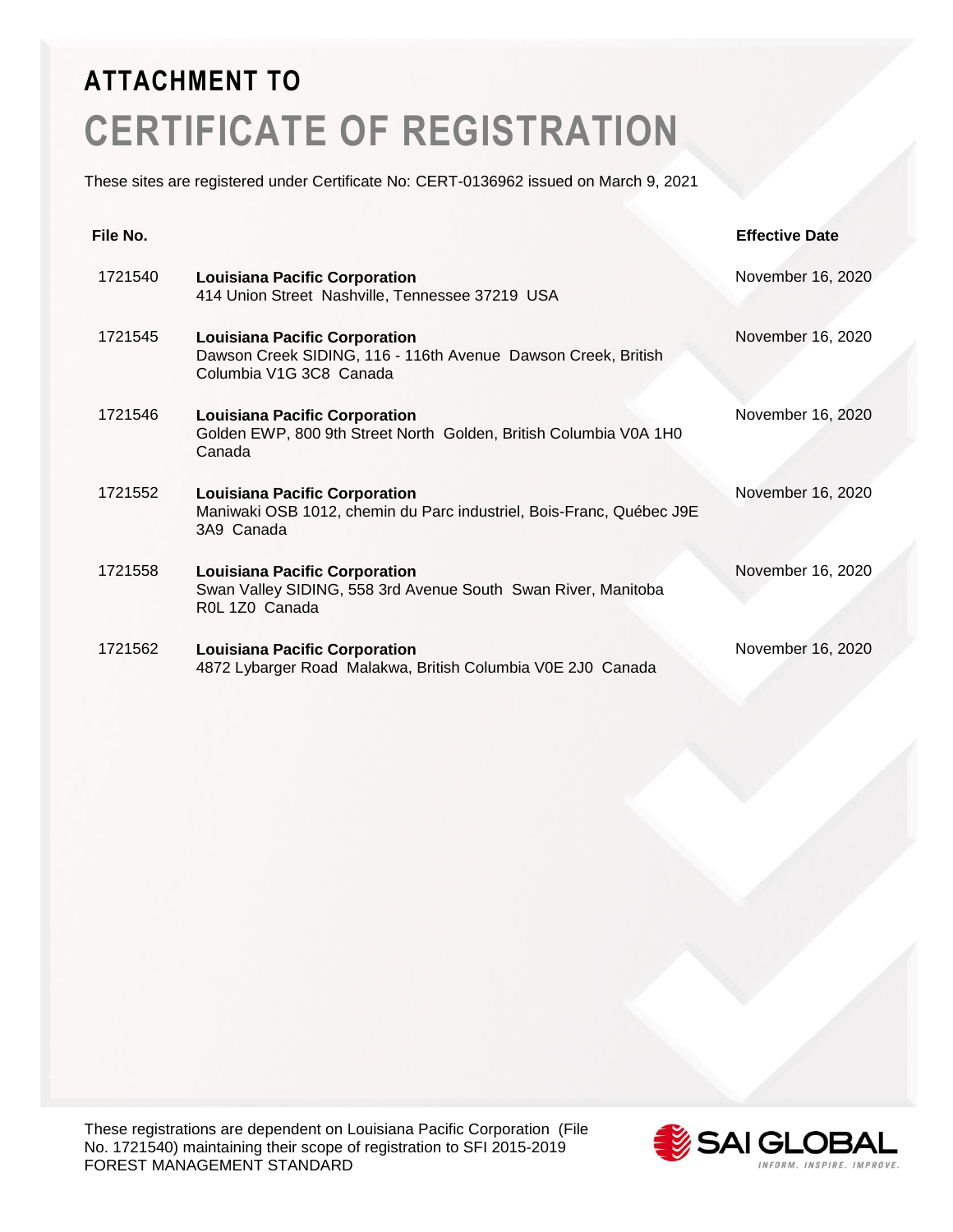

**Louisiana Pacific Corporation** This is to certify that

414 Union Street Nashville, Tennessee USA

**Refer to Attachment to Certificate of Registration dated November 11, 2020 for additional certified sites**

complies with the requirements of

### **SFI 2015-2019 CERTIFIED SOURCING LABEL**

for the following scope of certification

**Sourcing of wood-based material in compliance with Section 3, Appendix 1 requirements** 

Issue Date: November 11, 2020

Certificate No.: CERT-0136972 Original Certification Date: January 19, 2018 File No.: 1721540 Certification Effective Date: November 16, 2020 SFI Certified Sourcing Label No.: SAI-SFICSL-1721540 Certification Expiry Date: January 18, 2023

Heather click

\_\_\_\_\_\_\_\_\_\_\_\_\_\_\_\_\_\_\_\_\_\_\_\_\_\_\_\_\_\_\_\_\_\_\_\_\_\_\_\_\_\_\_\_\_\_\_\_\_\_\_\_\_\_\_\_\_\_\_\_\_\_\_\_\_\_\_\_\_\_\_\_\_\_\_\_\_\_\_\_ Global Head of Technical Services SAI Global AssuranceHeather Mahon





Registered by:<br>**QMI-SAI Canada Limited (Trading as SAI Global)**, 20 Carlson Court, Suite 200, Toronto, Ontario M9W 7K6 Canada. This registration is subject to the **SAI**<br>Global Terms and Conditions for Certification. While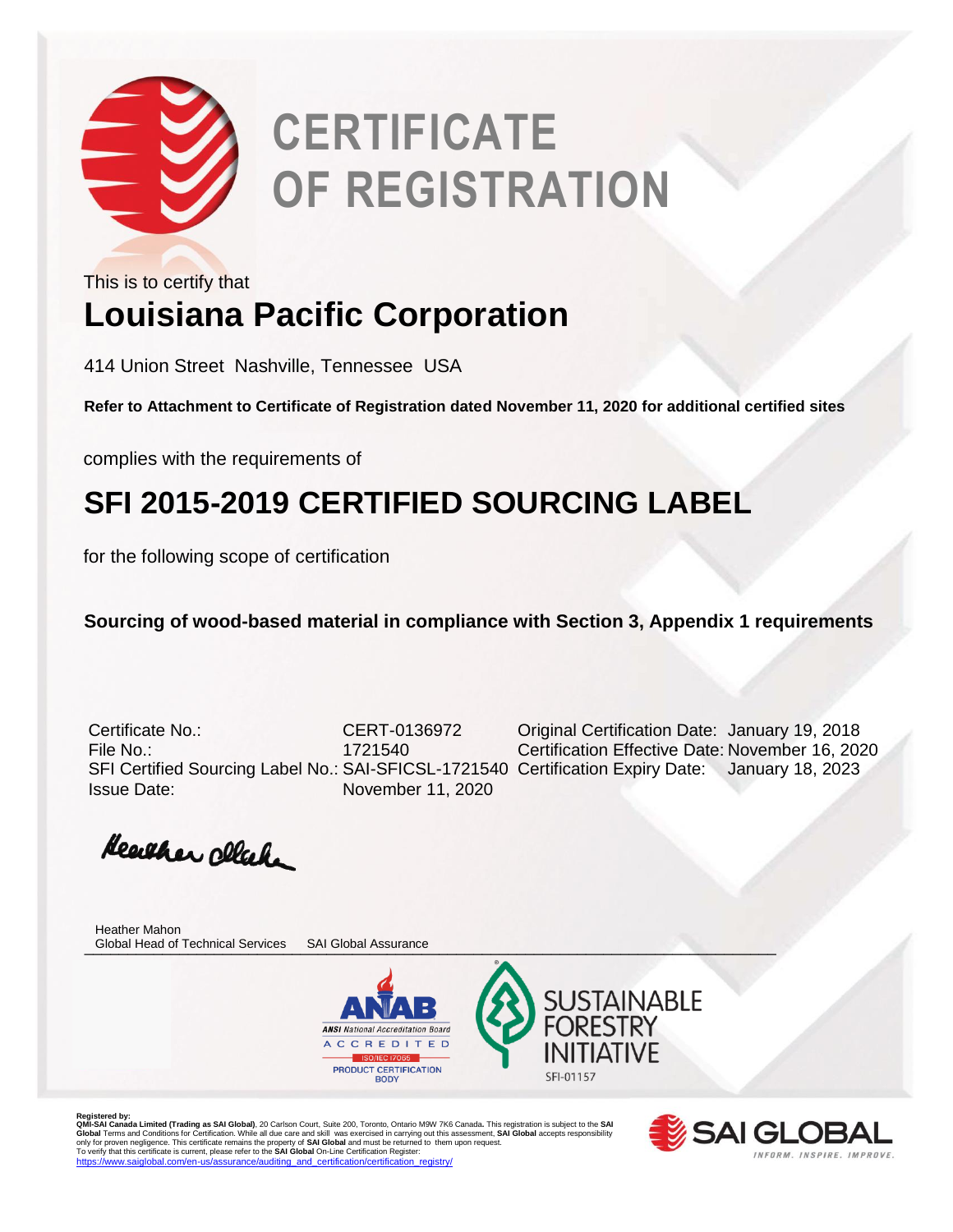These sites are registered under Certificate No: CERT-0136972 issued on November 11, 2020

| File No. |                                                                                                    | <b>Effective Date</b> |
|----------|----------------------------------------------------------------------------------------------------|-----------------------|
| 1721540  | <b>Louisiana Pacific Corporation</b>                                                               | November 16, 2020     |
|          | 414 Union Street Nashville, Tennessee USA                                                          |                       |
| 1721544  | <b>Louisiana Pacific Corporation</b>                                                               | November 16, 2020     |
|          | Clarke County OSB Thomasville, Alabama 36784 USA                                                   |                       |
| 1721594  | <b>Louisiana Pacific Corporation</b>                                                               | November 16, 2020     |
|          | Parque Industrial Tecnologico, Kilometro #643, Sector Poniente Latuaro,<br>Araucanía 4860000 Chile |                       |
| 1721595  | <b>Louisiana Pacific Corporation</b>                                                               | November 16, 2020     |
|          | Kilometro 30, Camino Lanco Panguipulli, Panguipulli, Los Ríos 5210000<br>Chile                     |                       |
| 1721596  | <b>Louisiana Pacific Corporation</b>                                                               | November 16, 2020     |
|          | Rodovia BR 376, 1690 KM 503, Sentido Sul, Ponta Grossa Prana, Paraná<br>84045-610 Brazil           |                       |

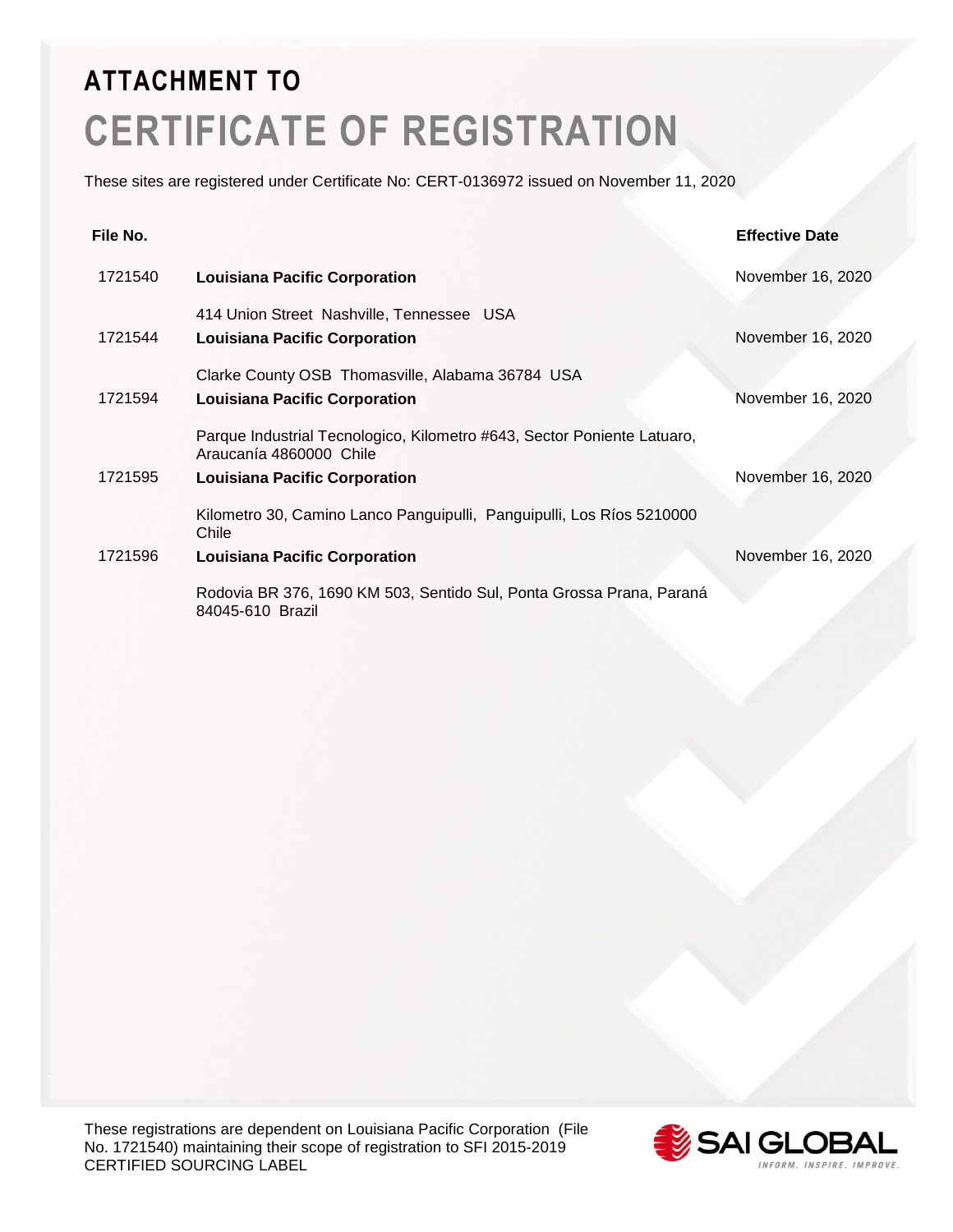

This is to certify that

### **Louisiana Pacific Corporation**

414 Union Street Nashville, Tennessee USA

**Refer to Attachment to Certificate of Registration dated November 24, 2020 for additional certified sites**

complies with the requirements of

### **PEFC ST 2002:2013 - CHAIN OF CUSTODY OF FOREST BASED PRODUCTS - REQUIREMENTS**

for the following scope of certification

**Tracking of certified and other raw material. Products: OSB, Laminated Veneer Lumber, Laminated Strand Lumber, I-Joist, Siding, Round wood, Wood chips.** 

Issue Date: November 24, 2020

Certificate No.: CERT-0136969 Original Certification Date: March 6, 2009 File No.: 1721540 Certification Effective Date: November 16, 2020 PEFC Chain of custody No.: SAI-PEFC-COC-1721540 Certification Expiry Date: March 3, 2024

Heather click

\_\_\_\_\_\_\_\_\_\_\_\_\_\_\_\_\_\_\_\_\_\_\_\_\_\_\_\_\_\_\_\_\_\_\_\_\_\_\_\_\_\_\_\_\_\_\_\_\_\_\_\_\_\_\_\_\_\_\_\_\_\_\_\_\_\_\_\_\_\_\_\_\_\_\_\_\_\_\_\_ Global Head of Technical Services SAI Global AssuranceHeather Mahon





Registered by:<br>**QMI-SA Landa Limited (SAI Global)**, 20 Carlson Court, Suite 200, Toronto, Ontario M9W 7K6 Canada. This registration is subject to the **SAI Global**<br>Terms and Conditions for Certification. While all due care

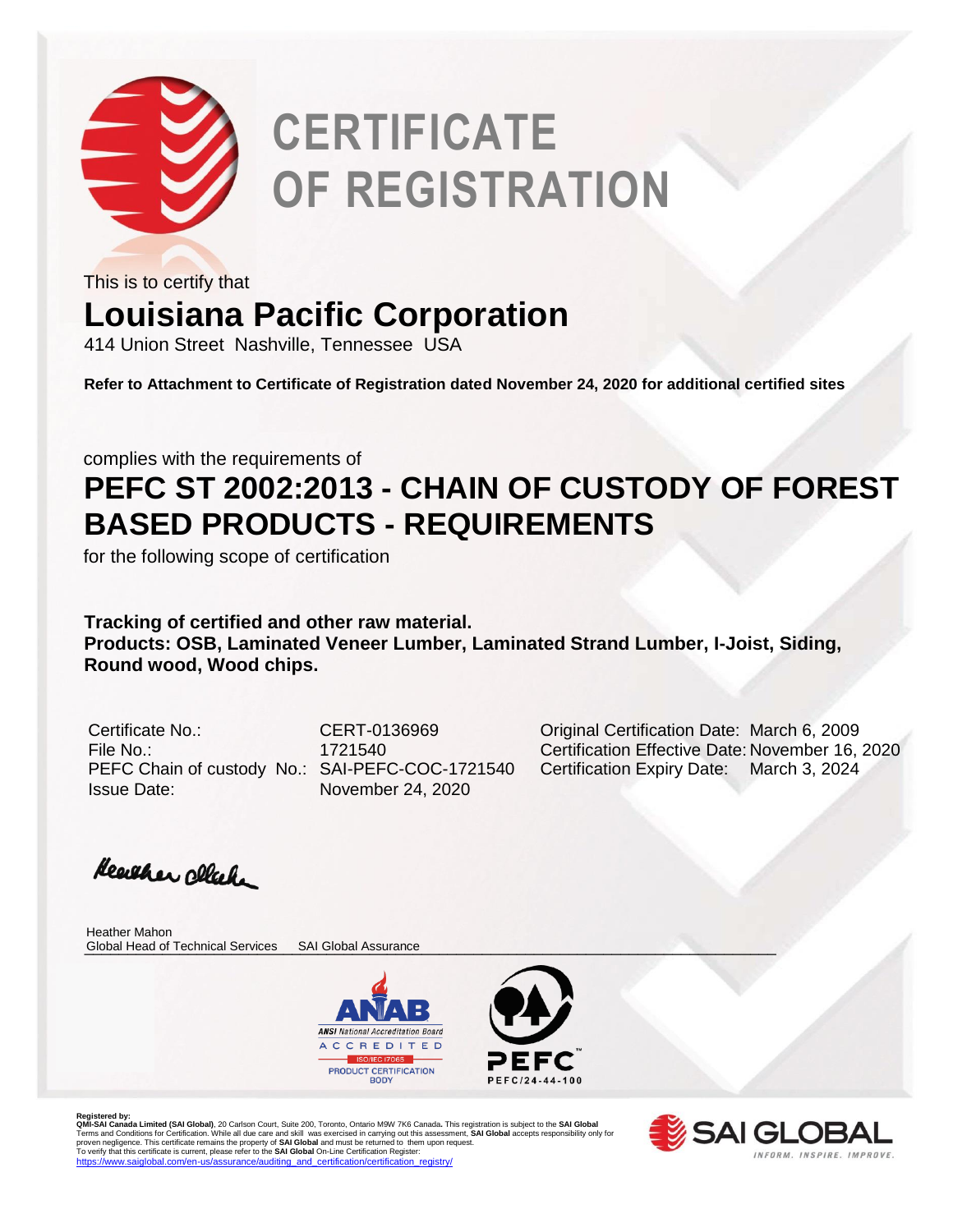These sites are registered under Certificate No: CERT-0136969 issued on November 24, 2020

| File No. |                                                                                                                                    | <b>Effective Date</b> |
|----------|------------------------------------------------------------------------------------------------------------------------------------|-----------------------|
| 1721540  | <b>Louisiana Pacific Corporation</b><br>414 Union Street, Nashville, Tennessee, USA                                                | November 16, 2020     |
| 1721544  | <b>Louisiana Pacific Corporation</b><br>Clarke County OSB Thomasville, Alabama 36784, USA                                          | November 16, 2020     |
| 1721545  | <b>Louisiana Pacific Corporation</b><br>Dawson Creek SIDING, 116 - 116th Avenue, Dawson Creek, British<br>Columbia V1G 3C8, Canada | November 16, 2020     |
| 1721546  | <b>Louisiana Pacific Corporation</b><br>Golden EWP, 800 9th Street North, Golden, British Columbia V0A 1H0,<br>Canada              | November 16, 2020     |
| 1721550  | <b>Louisiana Pacific Corporation</b><br>Houlton EWP New Limerick, Maine 04761, USA                                                 | November 16, 2020     |
| 1721552  | <b>Louisiana Pacific Corporation</b><br>Maniwaki OSB 1012, chemin du Parc industriel, Bois-Franc, Québec J9E<br>3A9, Canada        | November 16, 2020     |
| 1721558  | <b>Louisiana Pacific Corporation</b><br>Swan Valley SIDING, 558 3rd Avenue South, Swan River, Manitoba R0L<br>1Z0, Canada          | November 16, 2020     |
| 1721581  | <b>Louisiana Pacific Corporation</b><br>2706 Hwy 421, North Wilmington, North Carolina, USA                                        | November 16, 2020     |
| 1721582  | <b>Louisiana Pacific Corporation</b><br>900, chemin du Lac-Hippolyte Larouche, Québec, Canada                                      | November 16, 2020     |
| 1721583  | <b>Louisiana Pacific Corporation</b><br>11500 Reading Road, Red Bluff, California, USA                                             | November 16, 2020     |
| 1721584  | <b>Louisiana Pacific Corporation</b><br>101, rue du Parc-Industriel, Saint-Prime, Québec, Canada                                   | November 16, 2020     |

These registrations are dependent on Louisiana Pacific Corporation (File No. 1721540) maintaining their scope of registration to PEFC ST 2002:2013 - CHAIN OF CUSTODY OF FOREST BASED PRODUCTS - REQUIREMENTS